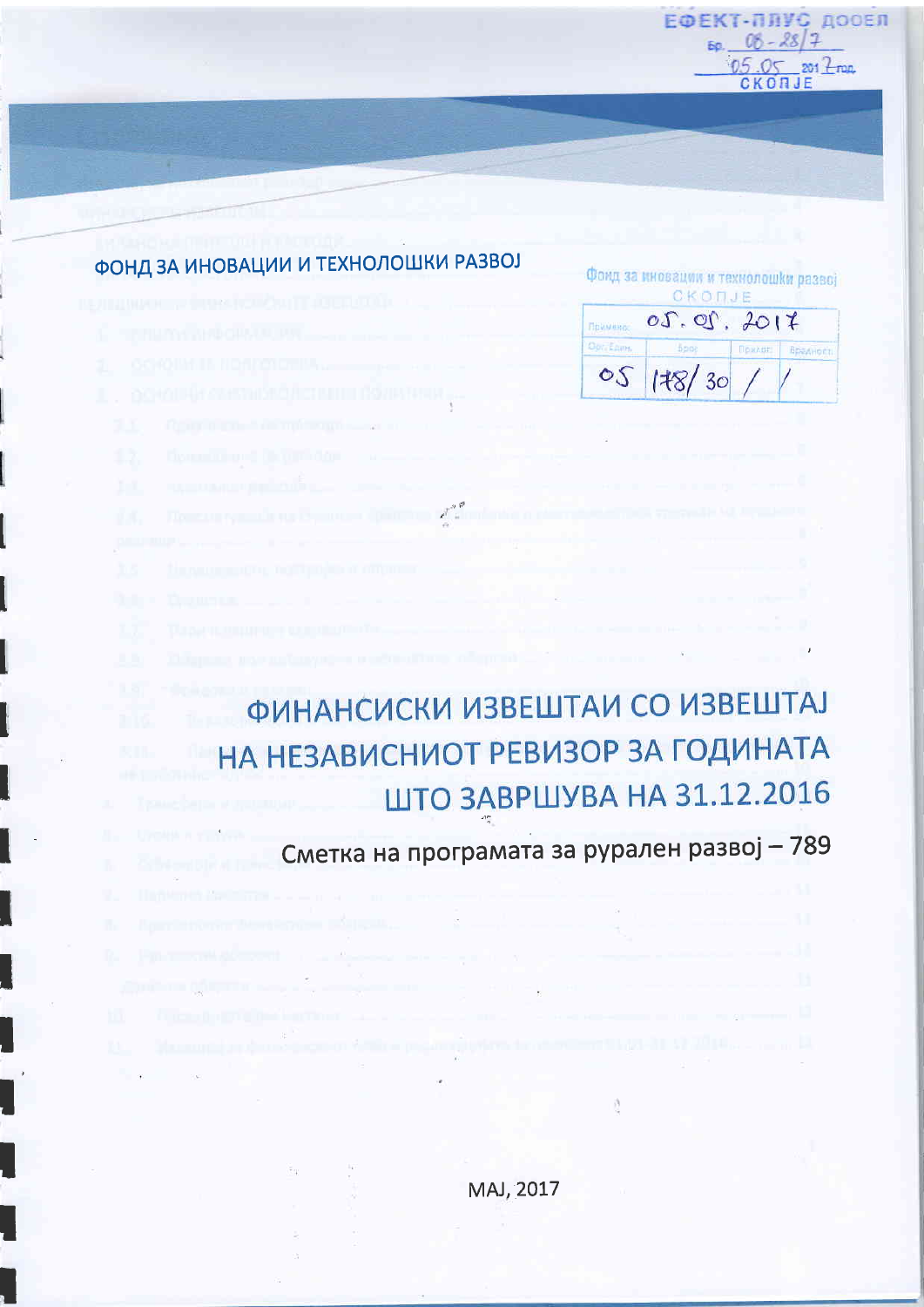# Содржина

| 1.                                                                                                                                              |
|-------------------------------------------------------------------------------------------------------------------------------------------------|
| 2.                                                                                                                                              |
| 3 <sub>1</sub>                                                                                                                                  |
| 3.1.                                                                                                                                            |
| 3.2.                                                                                                                                            |
| 3.3.                                                                                                                                            |
| Пресметување на странски средства за плаќање и сметководствен третман на курсните<br>3.4.                                                       |
|                                                                                                                                                 |
| 3.5.                                                                                                                                            |
| 3.6.                                                                                                                                            |
| 3.7.                                                                                                                                            |
| 3.8.                                                                                                                                            |
| 3.9.                                                                                                                                            |
| 3.10.                                                                                                                                           |
| 3.11.<br>Придонеси за пензиско-инвалидско осигурување и обврски по основ на престанок                                                           |
|                                                                                                                                                 |
| 4.                                                                                                                                              |
| 5.                                                                                                                                              |
| 6.                                                                                                                                              |
| 7.                                                                                                                                              |
| 8.                                                                                                                                              |
| 9.                                                                                                                                              |
|                                                                                                                                                 |
| 10.                                                                                                                                             |
| 11.<br>Извештај за финансискиот план и реализацијата за периодот 01.01-31.12.2016 12<br>and property in the sea of the season of the season and |

ś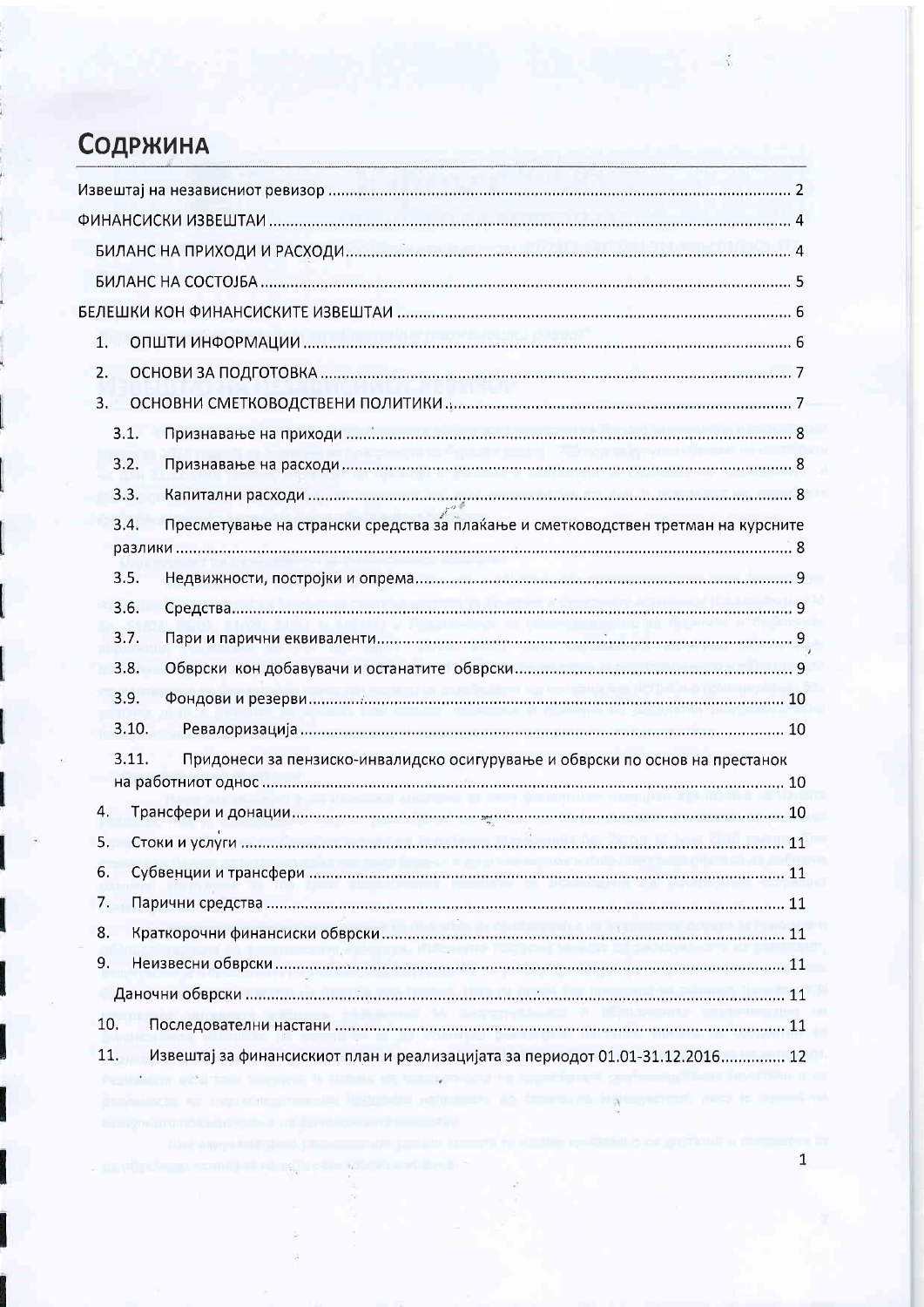

Бул. Кузман J. Питу бр.15 лок 11, audit@macedonia.cc тел: 02/2465-243, 2401-371; Факс 02/2401-372

До

Управниот одбор и

Директорот на "Фондот за иновации и технолошки развој"

# ИЗВЕШТАЈ НА НЕЗАВИСНИОТ РЕВИЗОР

Ние извршивме ревизија на приложените финансиски извештаи на Фондот за иновации и технолошки развој за 2016 година за сметката на програмата за Рурален развој - 789 кои вклучуваат биланс на состојбата на ден 31.12.2016 година, билансот на приходи и расходи и извештајот за споредба на планираните и реализираните парични одливи за периодот кој што завршува на тој ден и прегледот на значајните сметководствени политики и други објаснувачки бёлешки.

# Одговорност на менаџментот за финансиските извештаи

Менаџментот е одговорен за подготвувањето и објективното презентирање на овие финансиски извештаи во согласност со Законот за сметководството за буџетите и буџетските корисници (Сл.весник на РМ бр. 61/02, 98/02, 81/05, 24/11 и 145/15) и Правилникот за сметководството за буџетите и буџетските корисници (Сл.весник на РМ бр. 28/03, 62/06, 8/09). Оваа одговорност вклучува: обликување, имплементирање и одржување на интерна контрола којашто е релевантна за подготвувањето и објективното презентирање на финансиски извештаи коишто се ослободени од материјално погрешно прикажување, без разлика дали е резултат на измама или грешка; избирање и примена на соодветни сметководствени политики; како и правење на сметководствени проценки коишто се разумни во околностите.

#### Одговорност на ревизорот

Наша одговорност е да изразиме мислење за овие финансиски извештаи врз основа на нашата ревизија. Ние ја спроведовме нашата ревизија во согласност со Меѓународните стандарди за ревизија прифатени и објавени во Службен весник на Република Македонија бр. 79 од 11 јуни 2010 година. Тие стандарди бараат да ги почитуваме етичките барања и да ја планираме и извршиме ревизијата за да добиеме разумно уверување за тоа дали финансиските извештаи се ослободени од материјално погрешно прикажување.

Ревизијата вклучува извршување на постапки за прибавување на ревизорски докази за износите и обелоденувањата во финансиските извештаи. Избраните постапки зависат од расудувањето на ревизорот, вклучувајќи ја и проценката на ризиците од материјално погрешно прикажување на финансиските извештаи, без разлика дали е резултат на измама или грешка. Кога ги прави тие проценки на ризикот, ревизорот ја разгледува интерната контрола релевантна за подготвувањето и објективното презентирање на финансиските извештаи на ентитетот за да обликува ревизорски постапки коишто се соодветни во околностите, но не за целта на изразување на мислење за ефективноста на интерната контрола на ентитетот. Ревизијата исто така вклучува и оценка на соодветноста на користените сметководствени политики и на разумноста на сметководствените проценки направени од страна на менаџментот, како и оценка на севкупното презентирање на финансиските извештаи.

Ние веруваме дека ревизорските докази коишто ги имаме прибавено се достатни и соодветни за да обезбедат основа за нашето ревизорско мислење.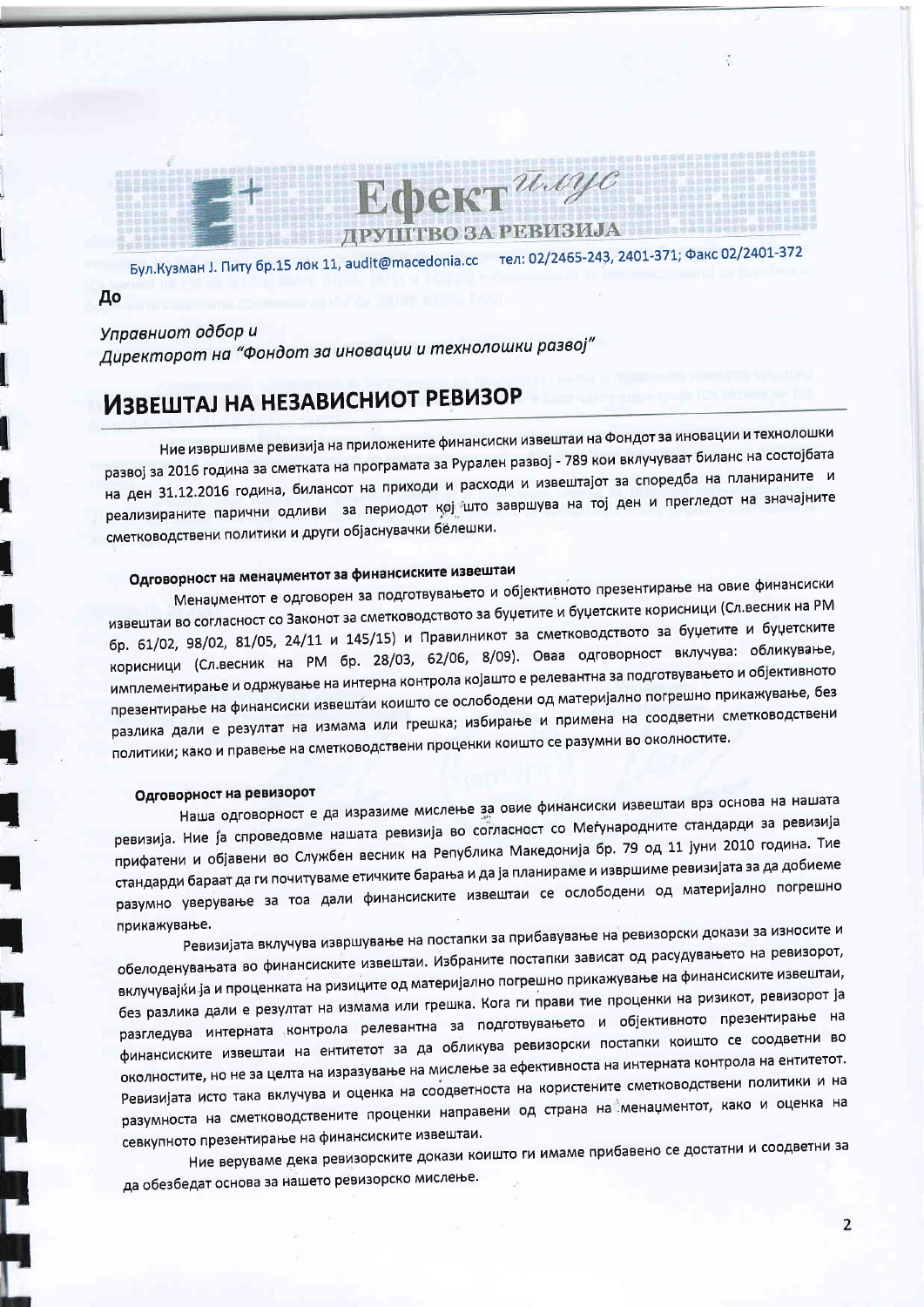#### Мислење

Според нашето мислење, финансиските извештаи во сите значајни аспекти даваат вистинита и објективна слика за финансиската состојба на 31.12.2016 година, и приходите и расходите за годината која завршува на тој ден во согласност со Законот за сметководството за буџетите и буџетските корисници (Сл. весник на РМ бр. 61/02, 98/02, 81/05, 24/11 и 145/15) и Правилникот за сметководството за буџетите и буџетските корисници (Сл.весник на РМ бр. 28/03, 62/06, 8/09).

#### Извештај за други правни и регулаторни барања

Раководството е одговорно за изготвување на годишната сметка и годишниот извештај согласно барањата на член 22 од Законот за сметководството на буџетите и буџетските корисници (Сл.весник на РМ бр. 61/02, 98/02, 81/05, 24/11 и 145/15).

Согласно член 34 (д) од Законот за ревизија наша одговорност е да изразиме мислење во врска со конзистентноста на годишниот извештај со годишната сметка и финансиските извештаи за истата деловна година.

Според наше мислење годишниот извештај и годишната сметка за годината која завршува на 31.12.2016 година се конзистентни во сите материјални аспекти со финансиските информации обелоденети во ревидираните финансиски извештаи за истиот период.

Скопје, 05.05.2017

За Ефект плус ДООЕЛ Скопје Овластен ревизор кој ја вршел ревизијата Миов Николани

lli

Управител Миов Николаки

**OLEKT-NUVC ДООЕЛ** 

 $\overline{3}$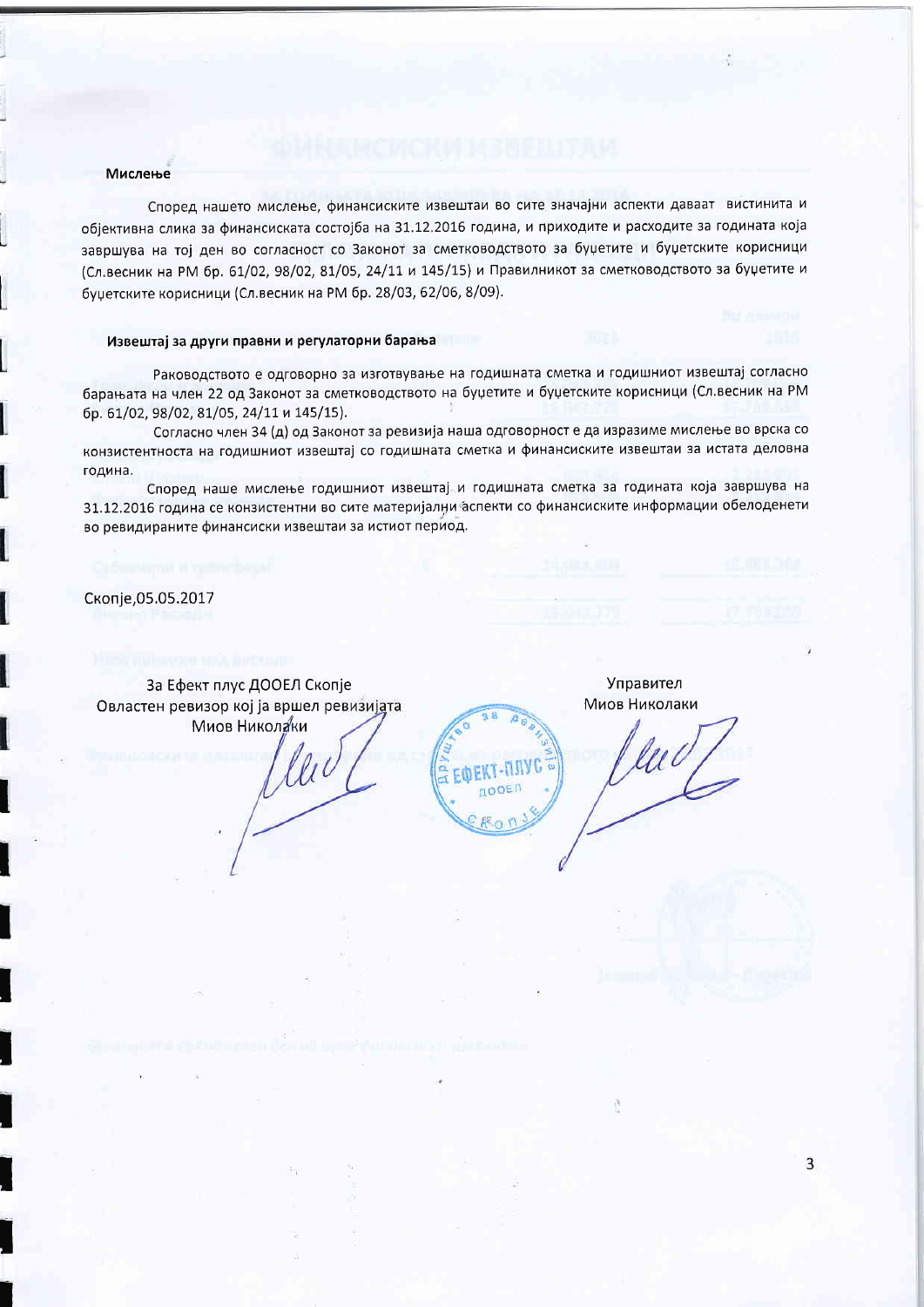# **ФИНАНСИСКИ ИЗВЕШТАИ**

### ЗА ГОДИНАТА КОЈА ЗАВРШУВА НА 31.12.2016

# БИЛАНС НА ПРИХОДИ И РАСХОДИ

|                          |         |            | Во денари  |
|--------------------------|---------|------------|------------|
|                          | белешки | 2016       | 2015       |
| Трансфери и донации      | 4       | 15.043.775 | 17.769.059 |
| Вкупно Приходи           |         | 15.043.775 | 17.769.059 |
| Тековни расходи          |         |            |            |
| Стоки и услуги           | 5       | 958.966    | 2.282.695  |
| Вкупно тековни расходи   |         | 958.966    | 2.282.695  |
|                          |         |            |            |
| Субвенции и трансфери    | 6       | 14.084.809 | 15.486.364 |
| Вкупно Расходи           |         | 15.043.775 | 17.769.059 |
| Нето приходи над расходи |         |            |            |

Финансиските извештаи се одобрени од страна на раководството на ден 27.02.2017

Јасмина Поповска - Директор

Белешките се составен дел на овие финансиски извештаи.

i<br>1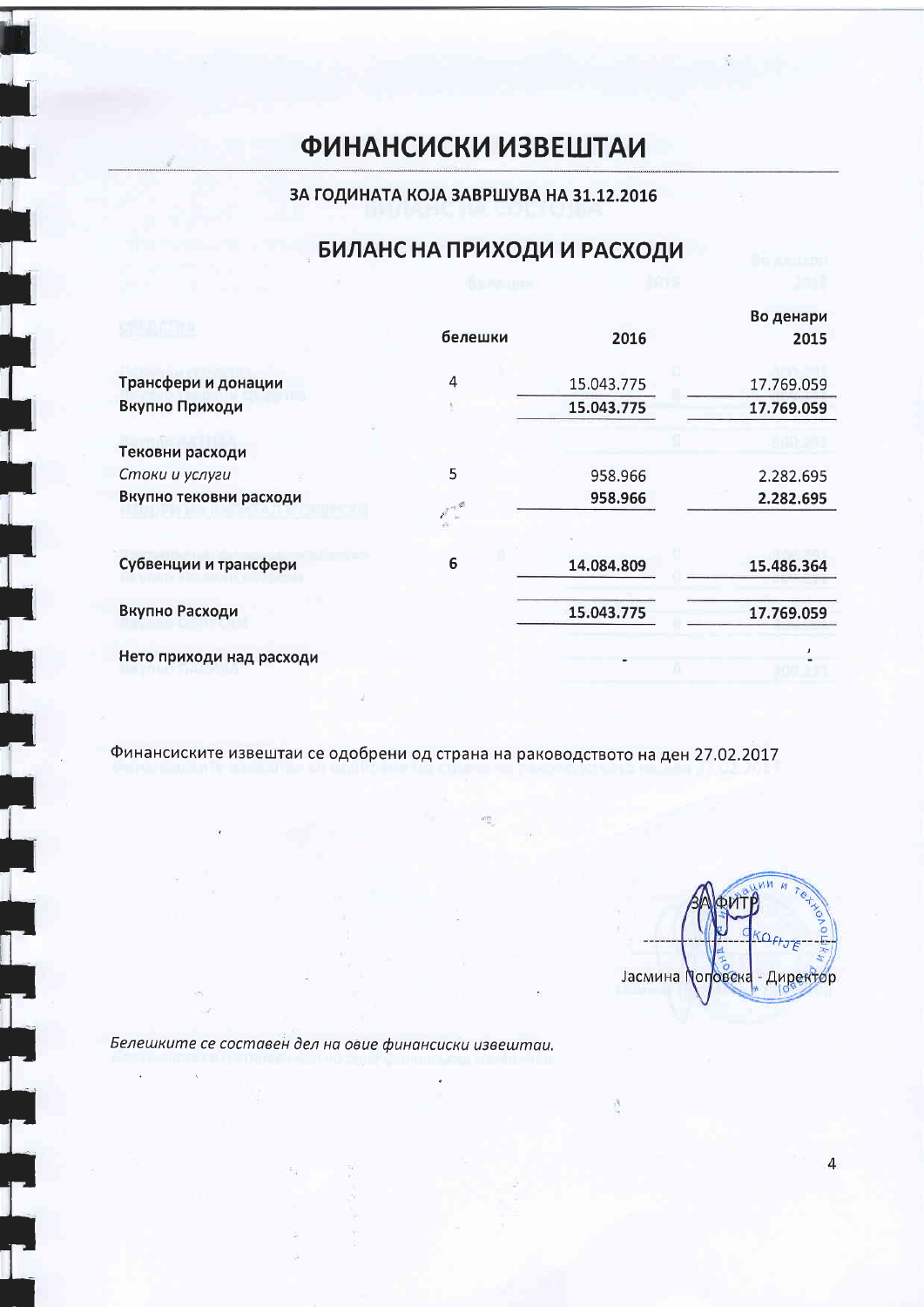# БИЛАНС НА СОСТОЈБА

|                                |                  |          | Во денари |
|--------------------------------|------------------|----------|-----------|
|                                | белешки          | 2016     | 2015      |
| <b>СРЕДСТВА</b>                |                  |          |           |
| Парични средства               |                  | 0        | 300.291   |
| Вкупно тековни средства        |                  | 0        | 300.291   |
|                                |                  |          |           |
| Вкупно АКТИВА                  |                  | $\bf{0}$ | 300.291   |
| ИЗВОРИ НА КАПИТАЛ И ОБВРСКИ    | $\mathbb{Z}^n$ . |          |           |
| Краткорочни финансиски обврски | 8                | 0        | 300.291   |
| Вкупно тековни обврски         |                  | 0        | 300.291   |
|                                |                  |          |           |
| Вкупно ОБВРСКИ                 |                  | 0        | 300.291   |
| Вкупно ПАСИВА                  |                  | $\bf{0}$ |           |
|                                |                  |          | 300.291   |

Финансиските извештаи се одобрени од страна на раководството на ден 27.02.2017

 $\frac{1}{2} \frac{1}{\lambda_{\rm B}}$ 

ФИТР Jасмина Поповска - Директор  $\sigma$ 

Белешките се составен дел на овие финансиски извештаи.

陰山

э

5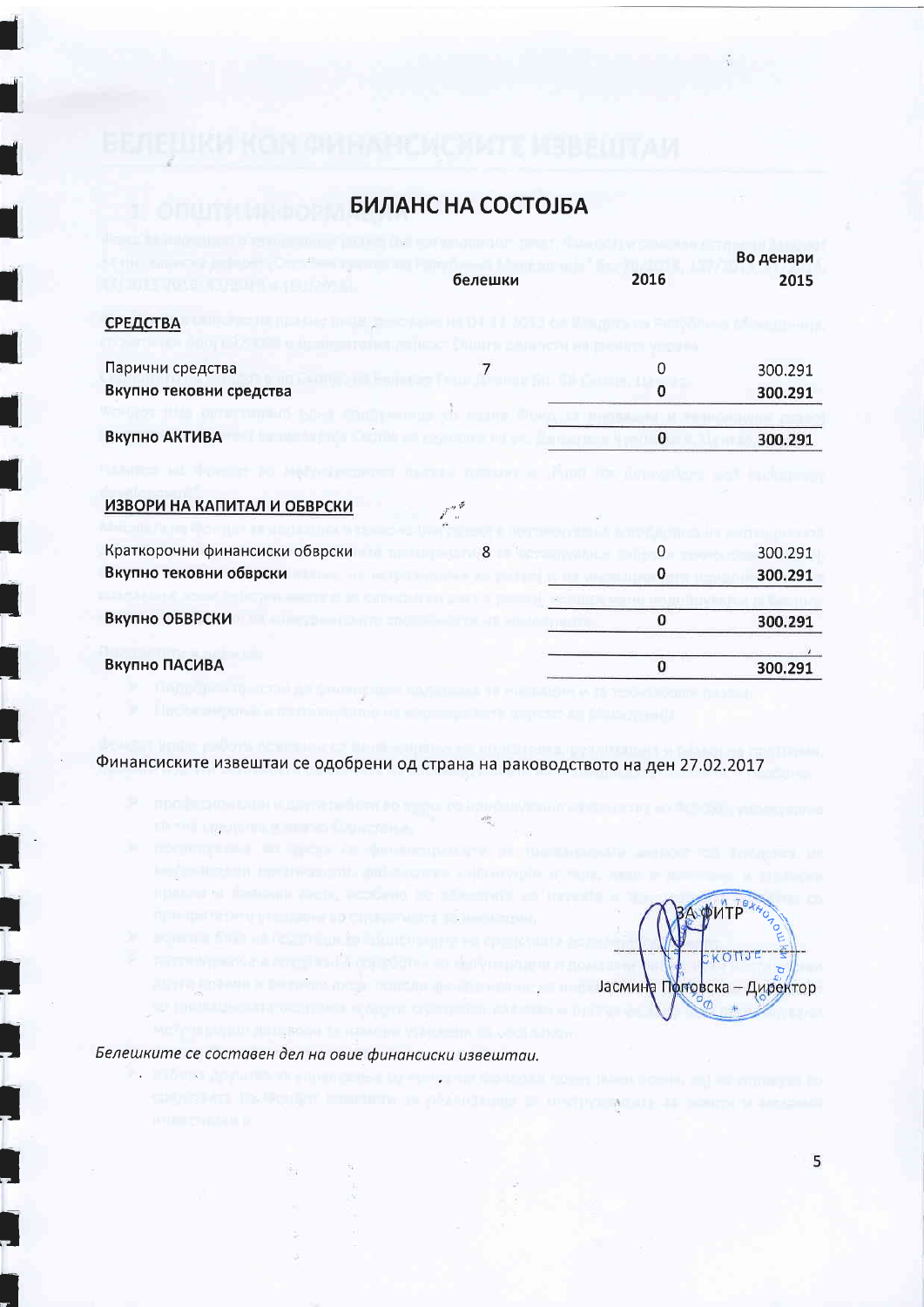# БЕЛЕШКИ КОН ФИНАНСИСКИТЕ ИЗВЕШТАИ

# 1. ОПШТИ ИНФОРМАЦИИ

Фонд за иновации и технолошки развој (во натамошниот текст: Фондот) е основан согласно Законот за иновациска дејност (Службен весник на Република Македонија" бр. 79/2013, 137/2013, 41/2014, 44/2015 2016, 53/2016 и 190/2016).

Фондот има својство на правно лице, основано на 04.12.2013 од Владата на Република Македонија, со матичен број 6920098 и приоритетна дејност Општи дејности на јавната управа.

Седиштето на Фондот е во Скопје, на Булевар Гоце Делчев Бр. ББ Скопје, Центар.

Фондот има регистирано една подружница со назив Фонд за иновации и технолошки развој Подружница Контакт канцеларија Скопје со седиште на ул. Димитрие Чуповски 8, Центар, Скопје.

Називот на Фондот во меѓународниот правен промет е "Fund for innovations and technology development".

Мисијата на Фондот за иновации и технолошки развој е поттикнување и поддршка на иновациската дејност во микро, малите и средните претпријатија за остварување забрзан технолошки развој, базиран на трансфер на знаење, на истражување за развој и на иновации што придонесуваат за создавање нови работни места и за економски раст и развој, истовремено подобрувајќи ја бизнисоколината за развој на конкурентските способности на компаниите.

Приоритети и цели се:

- > Подобрен пристап до финансиска поддршка за иновации и за технолошки развој;
- > Промовирање и поттикнување на иновациската дејност во Македонија.

Фондот врши работи поврзани со финансирање на подготовка, реализација и развој на програми, проекти и други активности од областа на спроведувањето на иновациската политика, а особено:

- > професионални и други работи во врска со прибавување на средства во Фондот, управување со тие средства и нивно користење,
- > посредување во врска со финансирањето на иновациската дејност од средства на меѓународни организации, финансиски институции и тела, како и домашни и странски правни и физички лица, особено во областите на науката и технологијата согласно со приоритетите утврдени во стратегијата за иновации,
- водење база на податоци за корисниците на средствата доделени од Фондот,
- поттикнување и создавање соработка со меѓународни и домашни финансиски институциии  $\blacktriangle$ други правни и физички лица, поради финансирање на иновациската дејност, во согласност со иновациската политика и други стратешки планови и програми, како и со ратификувани меѓународни договори за намени утврдени со овој закон;
- основа Фонд за еквити и мезанин инвестиции,  $\blacktriangleright$
- > избира друштво за управување со приватни фондови преку јавен повик, кој ќе управува со средствата на Фондот наменети за реализација за инструментите за еквити и мезанин инвестиции и

6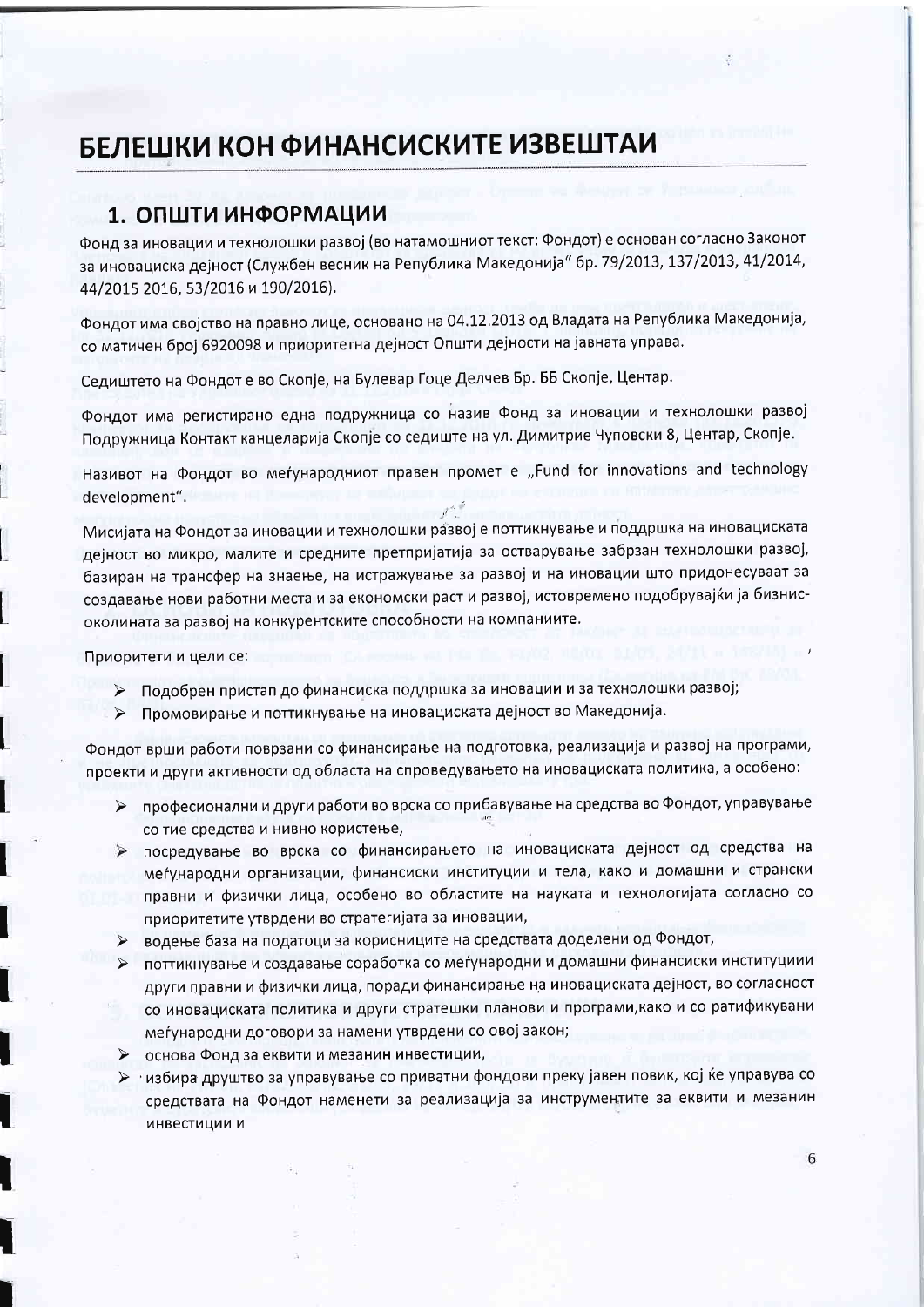> врши следење и евалуација на проектите за кои има доделено средства, со цел за развој на претприемачко општество во Република Македонија.

Согласно член 29 од Законот за иновациска дејност, Органи на Фондот се Управниот одбор, Комитетот за одобрување на инвестиции и директорот.

Членовите на Управниот одбор и Комитетот за одобрување на инвестиции ги именува и разрешува Владата.

Управниот одбор согласно Законот за иновациска дејност треба да има претседател и шест члена. На 31.12.2016 Управниот одбор се состои од 5 членови (2015: 7 членови), поради истекување на мандатите на двајца од членовите.

Претседател на Управниот одбор на 31.12.2016 е Орце Симов.

Комитетот за одобрување на инвестиции на 31.12.2016 го сочинуваат 4 членови (31.12.2015: 5 членови), кои се избрани и именувани од Владата на Република Македонија. Комитетот ги разгледува и ги одобрува предлог-проектите доставени до него за сите инструменти за поддршка на Фондот. Членовите на Комитетот се избираат од редот на експерти со најмалку десетгодишно меѓународно искуство во областа на инвестициите во иновациската дејност.

Директор на Фондот е м-р Јасмина Поповска.

### 2. ОСНОВИ ЗА ПОДГОТОВКА

Финансиските извештаи се подготвени во согласност со Законот за сметководството за буџетите и буџетските корисници (Сл.весник на РМ бр. 61/02, 98/02, 81/05, 24/11 и 145/15) и Правилникот за сметководството за буџетите и буџетските корисници (Сл.весник на РМ бр. 28/03, 62/06, 8/09).

Финансиските извештаи се засновани на сметководственото начело на парично искажување и на претпоставката за континуитет. Финансиските извештаи се подготвени во согласност со усвоените сметководствени политики обелоденети во белешката три.

Функционална валута на Фондот е македонскиот денар.

Финансиските извештаи се прикажани во македонски денари и се изготвени врз основа на податоците од работењето за период 01.01-31.12.2016 година споредено со податоци за период 01.01-31.12.2015.

Во рамки на финансиските извештаи во Белешката 11 е вклучен извештај за финансискиот план и реализацијата на планот засновани на информациите за расходите по видови.

### 3. ОСНОВНИ СМЕТКОВОДСТВЕНИ ПОЛИТИКИ

Основните сметководствени политики применети при составувањето на овие финансиските извештаи се засновани на Законот за сметководството за буџетите и буџетските корисници (Сл.весник на РМ бр. 61/02, 98/02, 81/05, 24/11 и 145/15) и Правилникот за сметководството за буџетите и буџетските корисници (Сл.весник на РМ бр. 28/03, 62/06, 8/09), и се како што следува: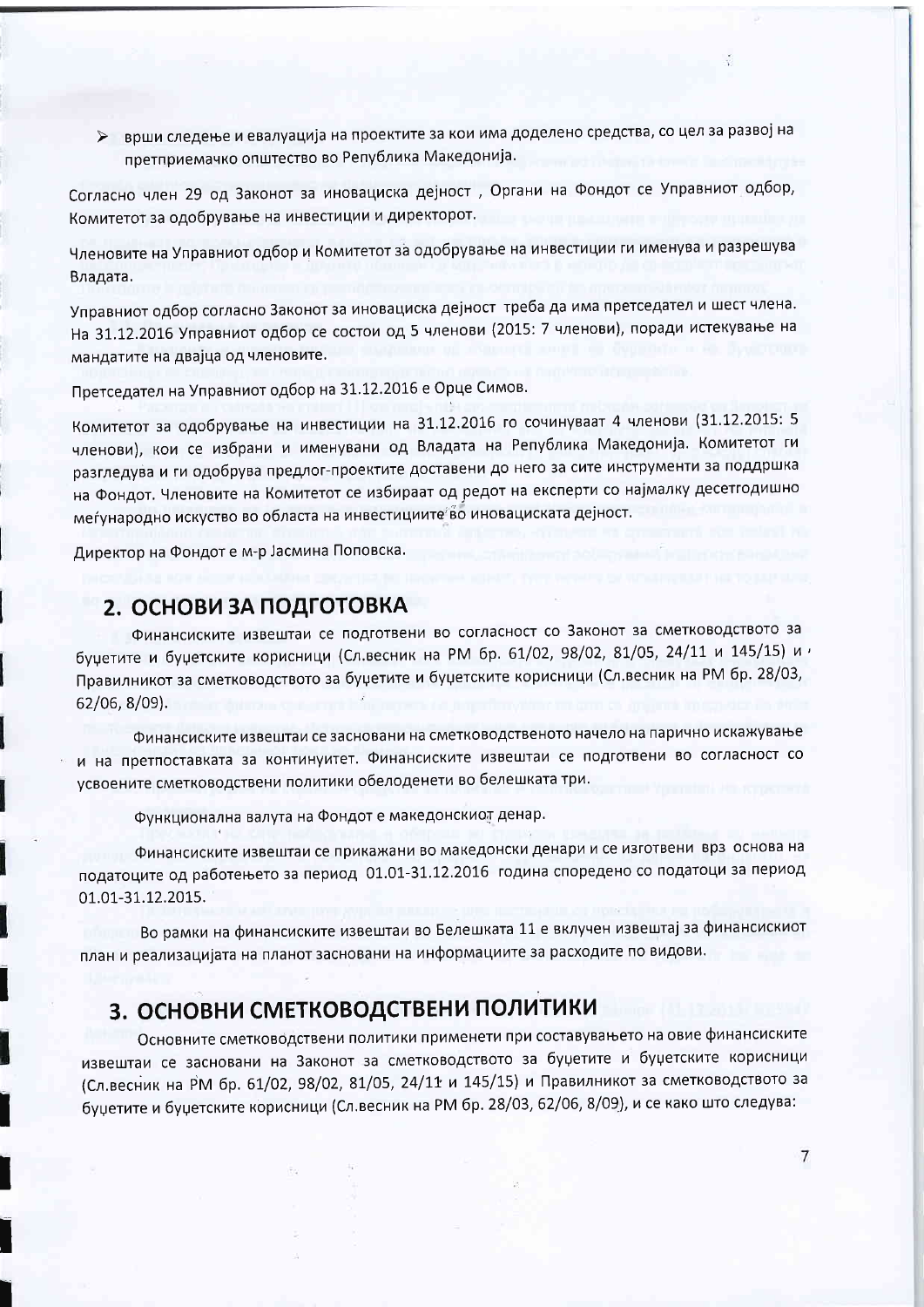#### 3.1. Признавање на приходи

Признавањето на приходите и другите приливи, содржани во главната книга се спроведува според сметководствено начело на парично искажување.

Сметководственото начело на парично искажување значи приходите и другите приливи да се признаат во пресметковниот период во кој настанале, според критериумот на мерливост и расположливост. Приходите и другите приливи се мерливи кога е можно да се искажат вредносно. Приходите и другите приливи се расположливи кога се остварени во пресметковниот период.

#### 3.2. Признавање на расходи

Расходите и другите одливи содржани во главната книга на буџетите и на буџетските корисници се спроведува според сметководствено начело на парично искажување.

Расходи во смисла на ставот (1) од овој член се: извршените расходи согласно со Законот за буџетите и Правилникот за класификација на расходите, ако се извршени до денот на нивната пристигнатост за плаќање, во спротивно активно временски се разграничуваат. Во расходи спаѓаат и кредитите и позајмиците во периодот кога се враќаат.

Во расходите не се вклучени подарените или на друг начин преотстапени материјални и нематеријални средства, отпишани или оштетени средства, кусоците на средствата кои паѓаат на товар на средствата на буџетот и буџетскиот корисник, отпишаните побарувања и другите вонредни расходи за кои не се искажани средства во паричен износ, туку истите се искажуваат на товар или во полза на изворите на капиталните средства.

#### 3.3. Капитални расходи

Капиталните расходи се признаваат кога набавените средства ја зголемуваат очекуваната' идна економска полезност од нематеријалните средства. Капиталните расходи се евидентираат кога се набавуваат фиксни средства или истите се доработуваат со што се додава вредност на веќе постоечките фиксни средства. Истите се евидентираат како средство во билансот и истовремено се евидентираат во деловниот фонд на Фондот.

### 3.4. Пресметување на странски средства за плаќање и сметководствен третман на курсните разлики

Пресметка на сите побарувања и обврски во странски средства за плаќање во нивната денарска противвредност, се искажуваат по средниот курс важечки на денот на билансот на состојбата.

Позитивните и негативните курсни разлики што настанале со пресметка на побарувањата и обврските во странски средства за плаќање во нивната денарска противвредност се искажани во билансот на успех како приходи, односно расходи од финансирање во годината на која се однесуваат.

Вредноста на 1 евро на 31.12.2016 година изнесува 61,4812 денари (31.12.2015: 61,5947 денари).

8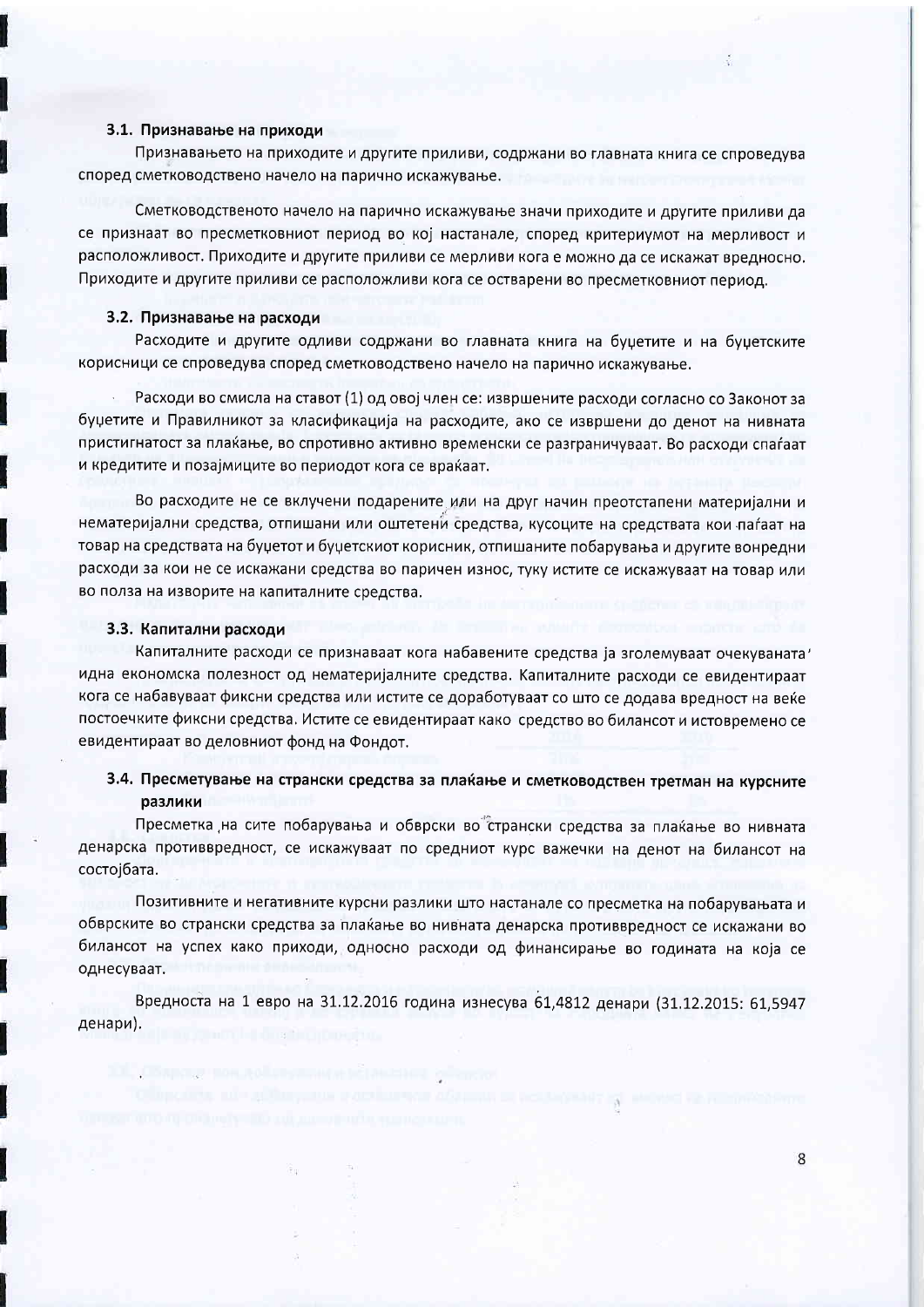#### 3.5. Недвижности, постројки и опрема

Едно средство се признава како опрема кога е сигурно дека субјектот го поседува истото и дека од него ќе остваруваат идни економски користи и кога трошоците за негово стекнување можат обіективно да се измерат.

Набавната вредност на едно средство ја сочинуваат трошоците за негово стекнување, во кои влегуваат:

- фактурна вредност на средството (намалена за евентуалните попусти и рабати);
- царините и даноците при неговата набавка;
- трошоци за подготвување на местото;
- иницијални трошоци во врска со испорака и ракување;
- трошоци за монтажа и
- надомести на експерти поврзани со средството.

Опремата тековно се вреднува според набавна, историска вредност, намалена за акумулираната амортизација. Трошоците за тековно и инвестиционо одржување се искажуваат во рамките на административни и трошоци на продажба. Во случај на расходување или отуѓување на средствата, нивната неамортизирана вредност се искажува во рамките на останати расходи. Вредноста на долгорочните материјални средства чија поединечна вредност во моментот на набавката е пониска од 100 ЕВРА во денарска противвредност се евидентира како ситен инвентар и се класифицира како расход кој што се отпишува еднократно независно од корисниот век на употреба.

Издатоците направени за време на употреба на материјалните средства се евидентираат одделно и се капитализираат само доколку се веројатни идните економски користи што ќе претставуваат приливи во Фондот.

Пресметката на амортизација е според праволиниска метода на отпис според пропишаните годишни стапки на амортизација за 2016 година се следните:

|                                  | 2016   | 2015   |
|----------------------------------|--------|--------|
| Компјутери и компјутерска опрема | 20%    | 20%    |
| Останато                         | 10-20% | 10-20% |
| Градежни објекти                 | 1%     | 1%     |

#### 3.6. Средства

Долгорочните и краткорочните средства се искажуваат по набавна вредност. Набавната вредност на долгорочните и краткорочните средства ја сочинува куповната цена зголемена за увозни царини, данок на додадена вредност, издатоците за превоз и сите други издатоци кои директно можат да се додадат на набавната вредност, односно на трошоците за набавка.

#### 3.7. Пари и парични еквиваленти

Паричните средства во благајната и на сметките во домашна валута се внесуваат во главната книга во номинален износ, а во странска валута по курсот на Народната банка на Република Македонија на денот на билансирањето.

#### 3.8. Обврски кон добавувачи и останатите обврски

Обврските кон добавувачи и останатите обврски се искажуваат во висина на номиналните износи што произлегуваат од деловните трансакции.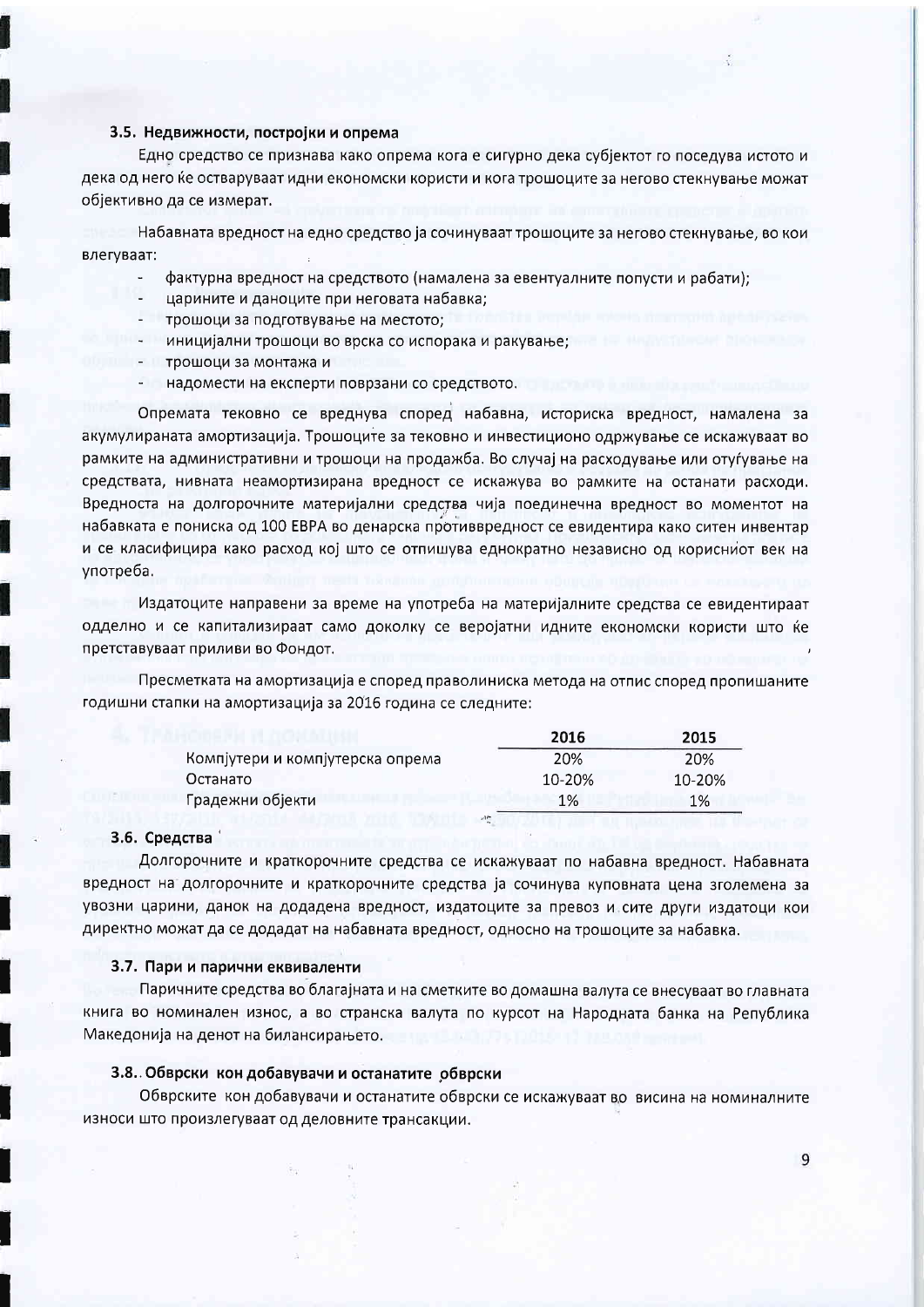#### 3.9. Фондови и резерви

Фондовите претставуваат трајни извори на средства за работење на Фондот, кој ги опфаќа иницијалните, како и дополнително вложените и стекнати средства.

Деловниот фонд на средствата ги опфаќаат изворите на капиталните средства и другите средства како и резервите на материјали, резервните делови, ситниот инвентар и хартиите од вредност.

#### Ревалоризација  $3.10.$

Ревалоризацијата се врши на долгорочните средства поради нивно повторно вреднување со примена на стапката на порастот на цените на производителите на индустриски производи, објавена од Државниот завод за статистика.

Основица за ревалоризација е набавната вреност на средствата и нивната сметководствено искажана акумулирана амортизација. Резултатот се искажува во рамки на ревалоризационите резерви.

#### Придонеси за пензиско-инвалидско осигурување и обврски по основ на престанок  $3.11.$ на работниот однос

Фондот врши уплата на придонесите за пензинско и инвалидско осигурување на вработените во согласност со домашната законска регулатива. Придонесите, засновани на платите на вработените, се уплатуваат во националниот фонд и преку него до приватни пензиски фондови за поедини вработени. Фондот нема никакви дополнителни обврски поврзани со плаќањето на овие придонеси.

Фондот е обврзан да им исплати на вработените кои заминуваат во пензија минимална отпремнина која одговара на две месечни просечни плати исплатени во државата во моментот на пензионирање.

### 4. ТРАНСФЕРИ И ДОНАЦИИ

Согласно член 26 од Законот за иновациска дејност (Службен весник на Република Македонија" бр. 79/2013, 137/2013, 41/2014, 44/2015 2016, 53/2016 и 190/2016) дел од приходите на Фондот се остваруваат од Средствата од програмата за рурален развој во износ од 1% од вкупните средства на програмата и Други средства од Програмата за финансиска поддршка на руралниот развој над овој утврден износ, во висина на средствата утврдени во Програмата за финансиска поддршка на руралниот развој, за иновации, истражување и развој, трансфер на технологии, технолошка екстензија, деловно -технолошки акцелератори од областа на земјоделството, шумарството, водостопанството и рурален развој.

Во текот на 2016 година, заклучно со 31.12.2016 година Фондот, на сметката - Програма за рурален развој - 789, има остварено приходи од трансфери од Агенцијата за финансиска поддршка во земјоделството и руралниот развој во износ од 15.043.775 (2015: 17.769.059 денари).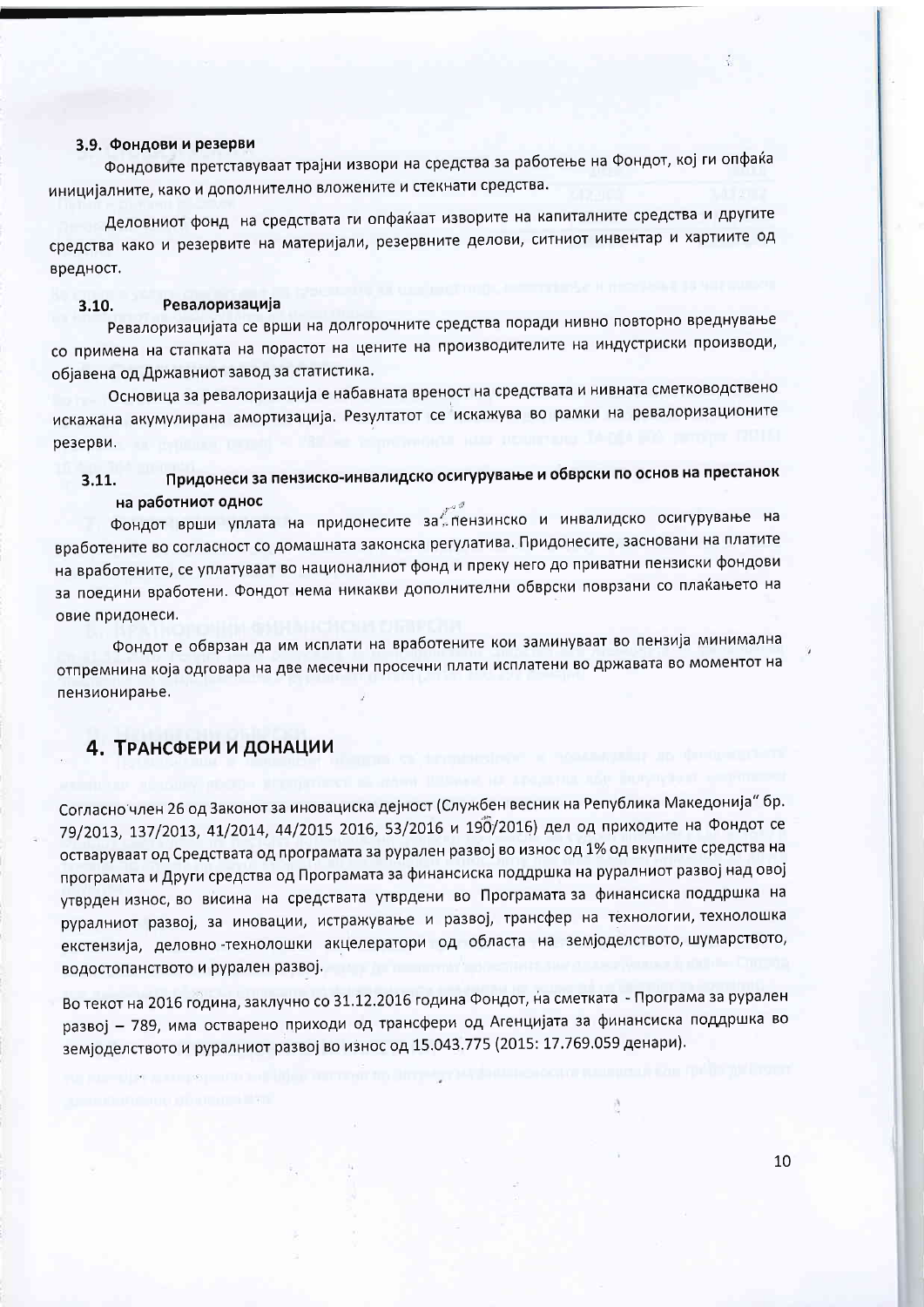## 5. Стоки и услуги

|                        | 2016    | 2015      |
|------------------------|---------|-----------|
| Патни и дневни расходи | 242.966 | 542.092   |
| Договорни услуги       | 716.000 | 1.740.603 |
| Вкупно                 | 958.966 | 2.282.695 |

Во стоки и услуги спаѓаат дел од трошоците за надоместоци, сместување и патувања за членовите на Комитетот за одобрување на инвестиции.

### 6. СУБВЕНЦИИ И ТРАНСФЕРИ

Во текот на 2016 година Фондот врши исплати на дел од склучените активни договори со корисници на ко-финансирани грантови за старт - ап, спин оф трговски друштва и иновации. Од сметката програма за рурален развој - 789 на корисниците има исплатено 14.084.809 денари (2015: 15.486.364 денари).

### 7. ПАРИЧНИ СРЕДСТВА

Заклучно со 31.12.2016 Фондот на сметката во Народна банка со број 040016201478917 нема парични средства (2015: 300.291 денари).

### 8. КРАТКОРОЧНИ ФИНАНСИСКИ ОБВРСКИ

Со 31.12.2016 Фондот нема обврската за неискористени средства кон Агенцијата за финансиска. поддршка во земјоделството и руралниот развој (2015: 300.291 денари).

### 9. НЕИЗВЕСНИ ОБВРСКИ

Потенцијални и неизвесни обврски се евидентираат и прикажуваат во финансиските извештаи доколку постои веројатност за идни одливи на средства кои вклучуваат економски користи и доколку постои можност за разумна проценка на износот.

Фондот смета дека не постојат потенцијални обврски во смисла на судски спорови каде истото е тужено од страна на други субјекти во материјален износ, ниту пак има дадено гаранции за други друштва.

#### Даночни обврски

Даночните власти имаат право да извршат преглед на сметководствената евиденција и последователно според нивно уверување да наметнат дополнителни оданочувања и казни. Според тоа даночните обврски искажани во финансиските извештаи не може да се сметаат за конечни.

#### $10.$ ПОСЛЕДОВАТЕЛНИ НАСТАНИ

Не постојат материјално значајни настани по датумот на финансиските извештаи кои треба да бидат дополнително обелоденети.